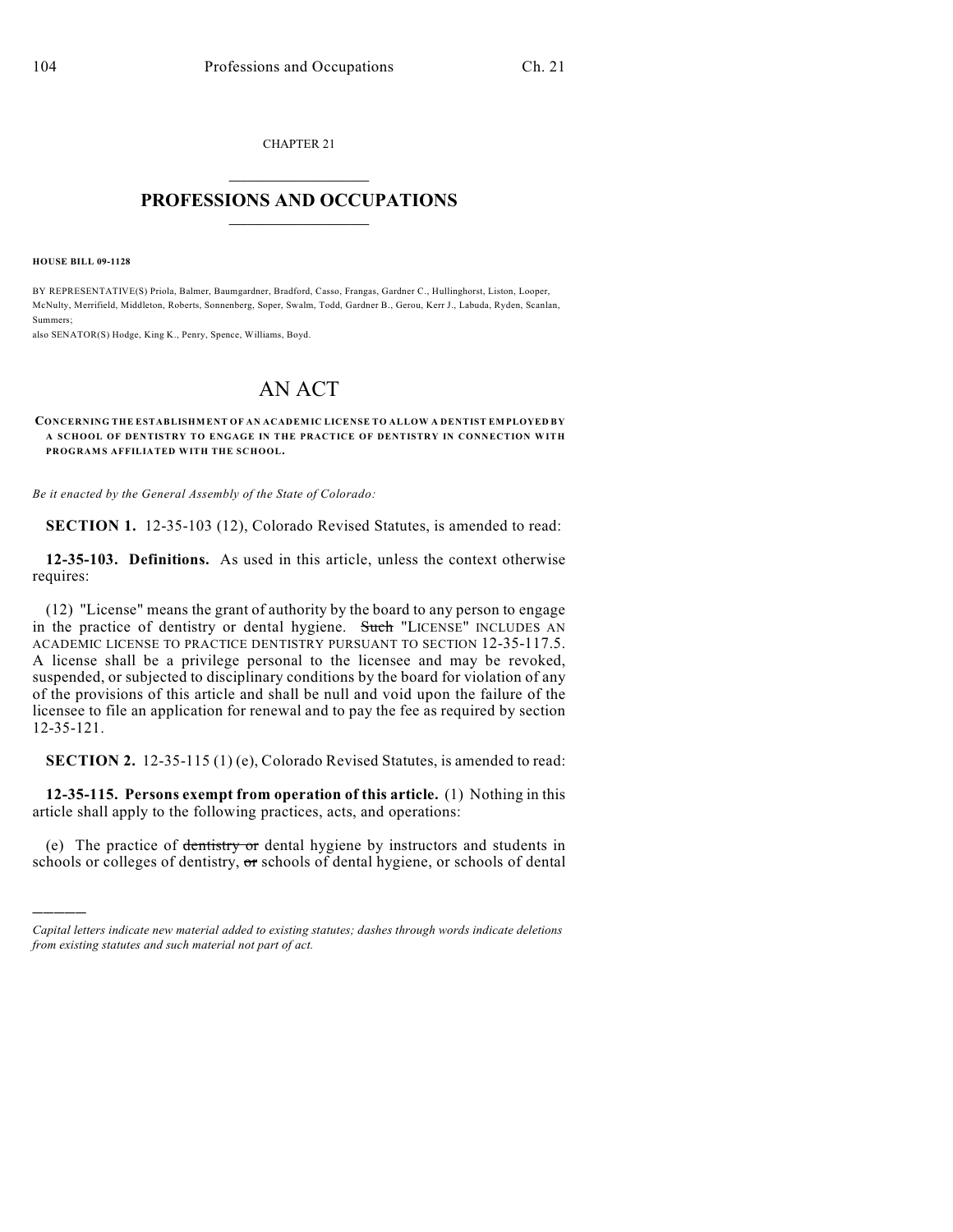assistant education while such instructors and students are participating in accredited programs of such schools or colleges;

**SECTION 3.** Part 1 of article 35 of title 12, Colorado Revised Statutes, is amended BY THE ADDITION OF A NEW SECTION to read:

**12-35-117.5. Academic license.** (1) (a) A DENTIST WHO IS EMPLOYED AT AN ACCREDITED SCHOOL OR COLLEGE OF DENTISTRY IN THIS STATE AND WHO PRACTICES DENTISTRY IN THE COURSE OF HIS OR HER EMPLOYMENT RESPONSIBILITIES SHALL EITHER MAKE WRITTEN APPLICATION TO THE BOARD FOR AN ACADEMIC LICENSE IN ACCORDANCE WITH THIS SECTION OR SHALL OTHERWISE BECOME LICENSED PURSUANT TO SECTIONS 12-35-117, 12-35-118, AND 12-35-119, AS APPLICABLE.

(b) NOTHING IN THIS SECTION SHALL REQUIRE A DENTIST WHO APPEARS IN A PROGRAM OF DENTAL EDUCATION OR RESEARCH, AS DESCRIBED IN SECTION 12-35-115 (1) (f), TO OBTAIN AN ACADEMIC LICENSE PURSUANT TO THIS SECTION.

(2) A PERSON WHO APPLIES FOR AN ACADEMIC LICENSE SHALL SUBMIT PROOF TO THE BOARD THAT HE OR SHE:

(a) GRADUATED FROM A SCHOOL OF DENTISTRY LOCATED IN THE UNITED STATES OR ANOTHER COUNTRY;

(b) IS EMPLOYED BY AN ACCREDITED SCHOOL OR COLLEGE OF DENTISTRY IN THIS STATE; AND

(c) SUCCESSFULLY PASSED THE JURISPRUDENCE EXAMINATION DESCRIBED IN SECTION 12-35-119 (1) (b).

(3) AN APPLICANT FOR AN ACADEMIC LICENSE SHALL SATISFY THE CREDENTIALING STANDARDS OF THE ACCREDITED SCHOOL OR COLLEGE OF DENTISTRY THAT EMPLOYS THE APPLICANT.

(4) AN ACADEMIC LICENSE SHALL AUTHORIZE THE LICENSEE TO PRACTICE DENTISTRY ONLY WHILE ENGAGED IN THE PERFORMANCE OF HIS OR HER OFFICIAL DUTIES AS AN EMPLOYEE OF THE ACCREDITED SCHOOL OR COLLEGE OF DENTISTRY AND ONLY IN CONNECTION WITH PROGRAMS AFFILIATED OR ENDORSED BY THE SCHOOL OR COLLEGE. AN ACADEMIC LICENSEE MAY NOT USE AN ACADEMIC LICENSE TO PRACTICE DENTISTRY OUTSIDE OF HIS OR HER ACADEMIC RESPONSIBILITIES.

(5) IN ADDITION TO THE REQUIREMENTS OF THIS SECTION, AN APPLICANT FOR AN ACADEMIC LICENSE SHALL COMPLETE ALL PROCEDURES FOR ACADEMIC LICENSING ESTABLISHED BY THE BOARD TO BECOME LICENSED, INCLUDING PAYMENT OF ANY FEE IMPOSED PURSUANT TO SECTION 12-35-117(1).

**SECTION 4. Act subject to petition - effective date.** This act shall take effect at 12:01 a.m. on the day following the expiration of the ninety-day period after final adjournment of the general assembly that is allowed for submitting a referendum petition pursuant to article V, section 1 (3) of the state constitution, (August 4, 2009, if adjournment sine die is on May 6, 2009); except that, if a referendum petition is